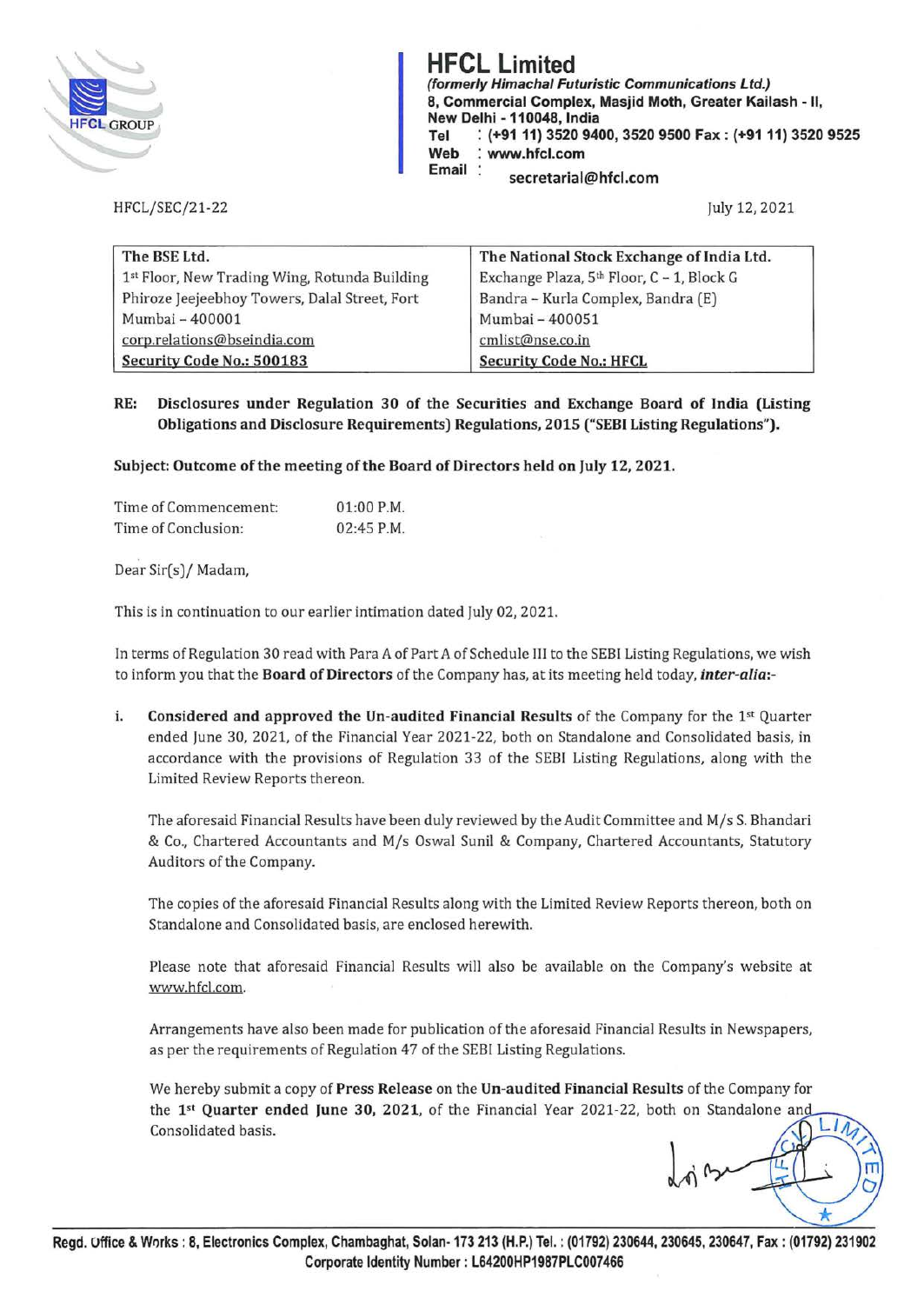#### **secretarial@hfcl.com**

- ii. **Considered and approved the Re-appointment and Remuneration of Mr. Mahendra Nahata (DIN: 00052898) as a Managing Director and a Key Managerial Personnel,** on the recommendations of the Nomination, Remuneration & Compensation Committee and subject to the approval of shareholders of the Company by way of special resolution in the ensuing annual general meeting.
- iii. **Considered and approved the Re-appointment of the following Independent Directors for the Second Term,** on the recommendations of the Nomination, Remuneration & Compensation Committee and subject to the approval of shareholders of the Company by way of special resolutions in the ensuing annual general meeting:
	- **A. Mr. Surendra Singh Sirohi (DIN: 07595264) as an Independent Director for Second Term of consecutive three years, commencing from August 27, 2021 up to August 26, 2024;**
	- **B. Dr. (Ms.) Tamali Sen Gupta (DIN: 00358658) as an Independent Director for Second Term of consecutive three years, commencing from December 24, 2021 up to December 23, 2024.**

The details as required under Regulation 30 read with para A of Part A of Schedule III to the SEBI (Listing Obligations and Disclosure Requirements) Regulations, 2015 and SEBI Circular No. CIR/CFD/CMD4/2015 dated 9th September, 2015, are as under:

| S.  | <b>Particulars</b>                                                                              | <b>Details</b>                                                                                                                |                                                                                                        |                                                                                                            |
|-----|-------------------------------------------------------------------------------------------------|-------------------------------------------------------------------------------------------------------------------------------|--------------------------------------------------------------------------------------------------------|------------------------------------------------------------------------------------------------------------|
| No. |                                                                                                 | Mr. Mahendra Nahata<br>(DIN: 00052898)                                                                                        | Mr. Surendra Singh Sirohi<br>(DIN: 07595264)                                                           | Dr. (Ms.) Tamali Sen Gupta<br>(DIN: 00358658)                                                              |
| a)  | viz.<br>for<br>change<br>Reason<br>resignation,<br>appointment,<br>removal, death or otherwise: | Re-appointment.                                                                                                               | Re-appointment.                                                                                        | Re-appointment.                                                                                            |
|     | Date of appointment/<br>cessation (as applicable)                                               | October 01, 2021                                                                                                              | August 27, 2021                                                                                        | December 24, 2021                                                                                          |
| b)  | Term of appointment                                                                             | <b>Consecutive Three Years</b><br>commencing from<br>October 01, 2021 up to<br>September 30, 2024                             | Second Term of consecutive<br>three years, commencing<br>from August 27, 2021 up to<br>August 26, 2024 | Second Term of consecutive<br>three years, commencing from<br>December 24, 2021 up to<br>December 23, 2024 |
|     |                                                                                                 | Subject to the approval of shareholders of the Company by way of special resolutions<br>in the ensuing annual general meeting |                                                                                                        |                                                                                                            |

 $\hbar$ 一工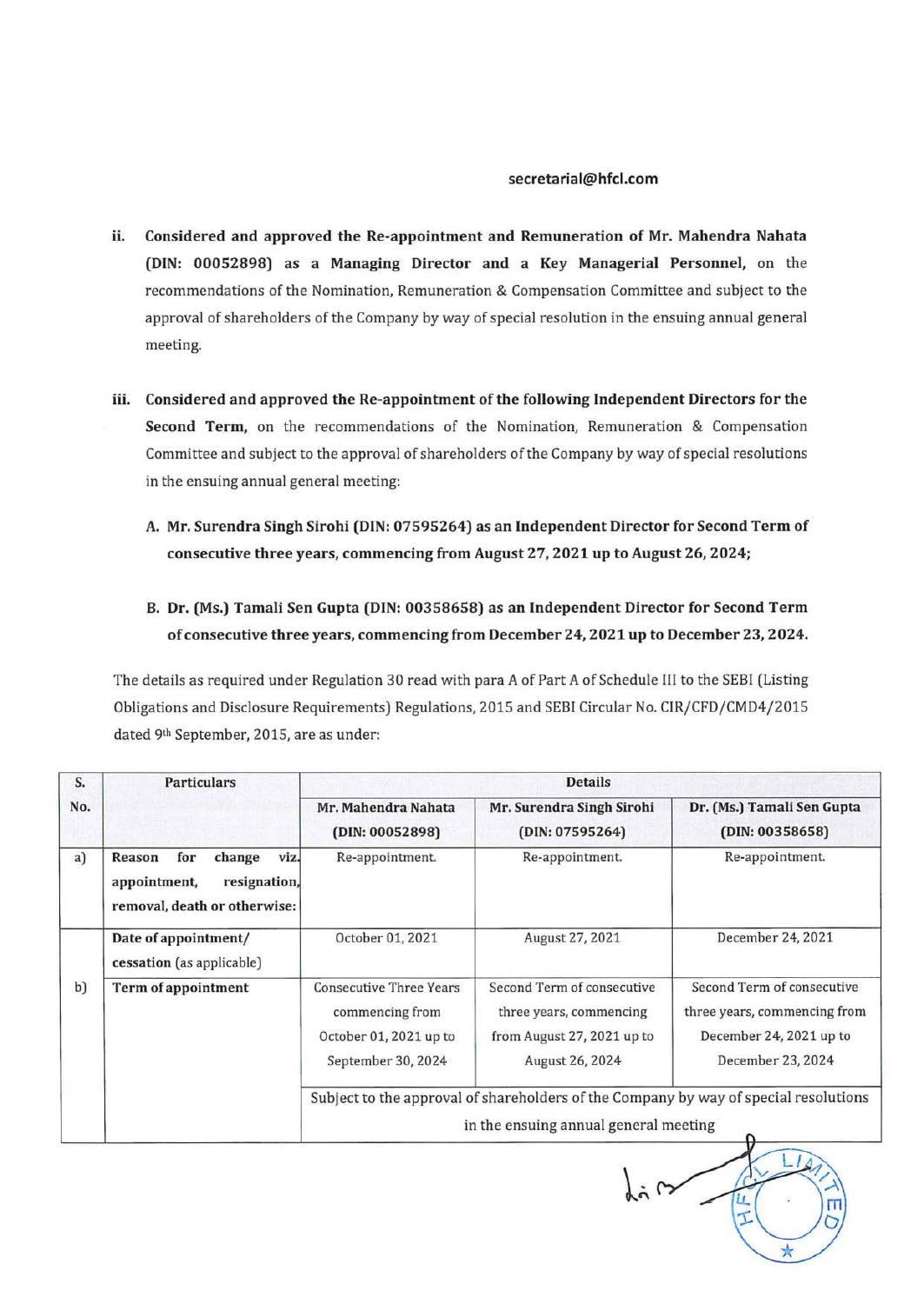| S.  | <b>Particulars</b>        | <b>Details</b>                                      |                                                            |                                                                    |
|-----|---------------------------|-----------------------------------------------------|------------------------------------------------------------|--------------------------------------------------------------------|
| No. |                           | Mr. Mahendra Nahata                                 | Mr. Surendra Singh Sirohi                                  | Dr. (Ms.) Tamali Sen Gupta                                         |
|     |                           | (DIN: 00052898)                                     | (DIN: 07595264)                                            | (DIN: 00358658)                                                    |
| c)  | brief profile             | Mahendra Nahata<br>Mr.                              | Mr. Surendra Singh Sirohi                                  | Dr. Tamali Sen Gupta completed                                     |
|     | (in case of appointment): | holds a Bachelor's degree                           | holds a Bachelor's degree in                               | Bachelor of Arts in Economics                                      |
|     |                           | Commerce from St.<br>in                             | Electrical Engineering from                                | (Honours) from University of                                       |
|     |                           | Xavier's College, Kolkata                           | IIT, Kanpur. Mr. Sirohi had                                | Delhi and LL.B from Law faculty,                                   |
|     |                           | has<br>business<br>and                              | been Member (Technology),                                  | University of Delhi. She did her                                   |
|     |                           | experience of over 35                               | Telecom Commission and ex-                                 | Doctorate and Masters in Law                                       |
|     |                           | years.                                              | Secretary<br>officio<br>to<br>the                          | from the Stanford Law School,                                      |
|     |                           |                                                     | Government of<br>India<br>in                               | Stanford University, California.                                   |
|     |                           |                                                     | Ministry of Communication &                                |                                                                    |
|     |                           | Mr. Nahata's contribution                           | IT.                                                        | Dr. Sen Gupta has over 32 years'                                   |
|     |                           | to the telecom sector is                            |                                                            | experience in the legal field and                                  |
|     |                           | commendable and many                                | As a Member (Technology) in<br>Telecom Commission, he was  | is a specialist in transnational                                   |
|     |                           | milestones in the sector                            | instrumental in formulating                                | legal transactions in media, real                                  |
|     |                           | have been achieved due to                           | regulatory<br>several<br>and                               | estate development, insurance                                      |
|     |                           | initiatives<br>his<br>and                           | strategic initiatives and key<br>policies for an inclusive | and infrastructure.                                                |
|     |                           | entrepreneurship.                                   | growth of all segments of the                              |                                                                    |
|     |                           |                                                     | Telecom Sector.                                            | She is the Principal of T.SEN                                      |
|     |                           | leads<br>the overall<br>He                          |                                                            | GUPTA & ASSOCIATES, a                                              |
|     |                           | strategy and planning,                              | During his career in Indian                                | corporate law firm based in New                                    |
|     |                           | business development and                            | Telecom Service, Mr. Sirohi                                | Delhi, which provides advice on                                    |
|     |                           | marketing activities of the                         | held<br>techno-<br>numerous                                | corporate law, entertainment                                       |
|     |                           | HFCL<br>Group.<br>Mr.                               | managerial senior leadership                               | intellectual<br>law,<br>property,                                  |
|     |                           | Mahendra Nahata is also<br>on the Board of Reliance | positions<br>in<br>various                                 | finance,<br>insurance,<br>project                                  |
|     |                           |                                                     | Telecom<br>organizations<br>in                             | governance,<br>and<br>corporate                                    |
|     |                           | Jio Infocomm Limited, a                             | Sector viz. Department of                                  | privatization.                                                     |
|     |                           | subsidiary of<br>Reliance<br>Industries Limited.    | Telecom, Government of India,                              |                                                                    |
|     |                           |                                                     | Mahanagar Telephone Nigam                                  | Dr. Sen Gupta also has extensive<br>experience in<br>international |
|     |                           | He is one of the pioneers in                        | Limited, Telecom Consultants                               | collaboration<br>joint-ventures,                                   |
|     |                           | the New Age Telecom                                 | India Ltd. (TCIL), Bharat                                  | licensing<br>agreements,<br>and                                    |
|     |                           | sector of India and has                             | Sanchar<br>Nigam<br>Limited                                | mergers and acquisitions. She                                      |
|     |                           | been associated with many                           | (BSNL) and made a positive                                 | represented<br>Indian<br>has                                       |
|     |                           | esteemed forums related                             | difference<br>providing<br>by                              | companies in joint-ventures                                        |
|     |                           | to the telecom industry.                            | dynamic<br>visionary<br>and                                | overseas and in relation to joint                                  |
|     |                           |                                                     | leadership with pragmatic and                              | India<br>in<br>with<br>ventures                                    |
|     |                           |                                                     | strategic approach in his each                             | multinational corporations.                                        |
|     |                           |                                                     | assignment.                                                |                                                                    |
|     |                           |                                                     |                                                            | Ш                                                                  |

**secretarial@hfcl.com** 

 $\ddot{k}$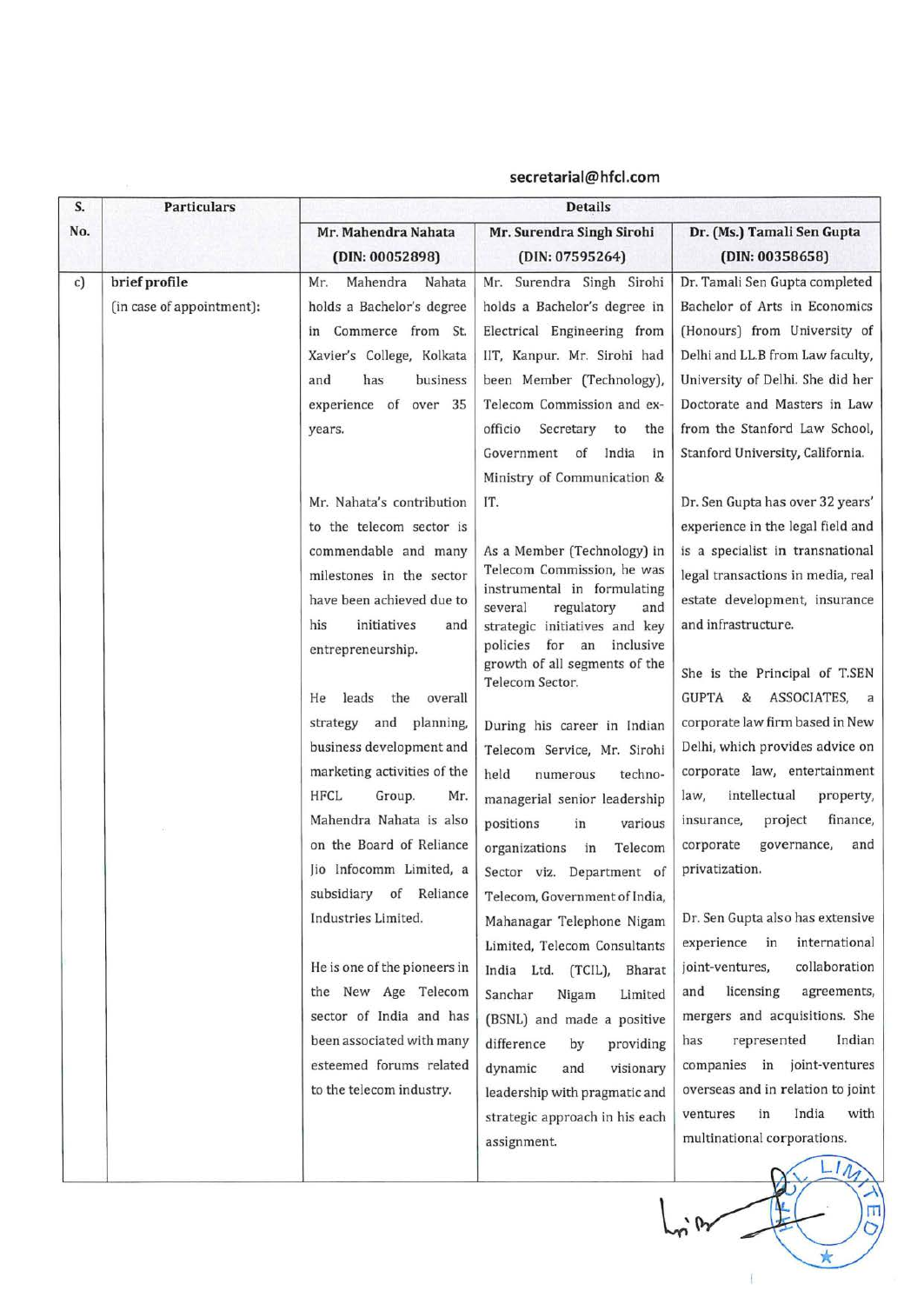| S.  | <b>Particulars</b> | <b>Details</b>                                                                                                                                                                                                                                                                                                                                                                               |                                                                                                                                                                                                                                                                                                                                                                                                                           |                                                                                                                                                                                                                                                                                                                                                           |
|-----|--------------------|----------------------------------------------------------------------------------------------------------------------------------------------------------------------------------------------------------------------------------------------------------------------------------------------------------------------------------------------------------------------------------------------|---------------------------------------------------------------------------------------------------------------------------------------------------------------------------------------------------------------------------------------------------------------------------------------------------------------------------------------------------------------------------------------------------------------------------|-----------------------------------------------------------------------------------------------------------------------------------------------------------------------------------------------------------------------------------------------------------------------------------------------------------------------------------------------------------|
| No. |                    | Mr. Mahendra Nahata<br>(DIN: 00052898)                                                                                                                                                                                                                                                                                                                                                       | Mr. Surendra Singh Sirohi<br>(DIN: 07595264)                                                                                                                                                                                                                                                                                                                                                                              | Dr. (Ms.) Tamali Sen Gupta<br>(DIN: 00358658)                                                                                                                                                                                                                                                                                                             |
|     |                    | In the past, Mr. Mahendra<br>Nahata had been member<br>of Board of Governors of<br>Indian Institute of<br>the<br>Technology, Bombay and<br>the Indian Institute of<br>Technology, Madras.<br>He had also been the<br>Member of the Board of<br>Governors of the Indian<br>Institute of Information<br>Technology, Allahabad and<br>Member of the Council of<br>Scientific<br>&<br>Industrial | Sirohi<br>has<br>Mr.<br>a<br>rich<br>experience of over 36 years in<br>the field of telecommunication<br>particularly in the area of<br>National<br>Policy, Sectoral-<br>regulations,<br>Planning<br>&<br>Development, Corporate<br>&<br>Business Strategy, Network<br>&<br>Planning<br>Operations,<br>Research<br>Development,<br>&<br>Project<br>Management,<br>Telecom<br>Management<br>of<br>Services Operations etc. | She had advised on telecom<br>Project for installing a fibre optic<br>throughout<br>link<br>railway<br>network of the Indian Railways<br>and commercializing the service<br>provide basic telecom<br>to<br>services to telecom companies.<br>She is a widely published author<br>and has written books on<br>various<br>subjects<br>including<br>Telecom. |
|     |                    | Research, Government of<br>India.<br>Mr. Mahendra Nahata had<br>been the President of the<br>Telecom<br>Equipment<br>Manufacturers Association<br>India (TEMA), Co-<br>of<br>Chairman of the Telecom<br>of<br>Committee<br>the<br>Federation<br>Indian<br>of<br>Chamber of Commerce<br>and Industry, Chairman-<br>Committee<br>Telecom<br>of<br>Chamber<br>PHD<br>of<br>Commerce & Industry. | Mr. Sirohi has widely travelled<br>with<br>varied<br>international<br>exposure and has represented<br>India on global fora on several<br>occasions.                                                                                                                                                                                                                                                                       | She is a Fellow of the Center of<br>International Legal Studies at<br>Salzburg.                                                                                                                                                                                                                                                                           |
|     |                    | Mr. Mahendra Nahata had<br>awarded<br>with<br>been<br>"Telecom Man of the<br>Millennium" award by<br>Voice & Data in 2003.                                                                                                                                                                                                                                                                   |                                                                                                                                                                                                                                                                                                                                                                                                                           |                                                                                                                                                                                                                                                                                                                                                           |
|     |                    | For more details, please visit: http://www.hfcl.com/about-us/#AboutBod                                                                                                                                                                                                                                                                                                                       |                                                                                                                                                                                                                                                                                                                                                                                                                           |                                                                                                                                                                                                                                                                                                                                                           |

## **secretarial@hfcl.com**